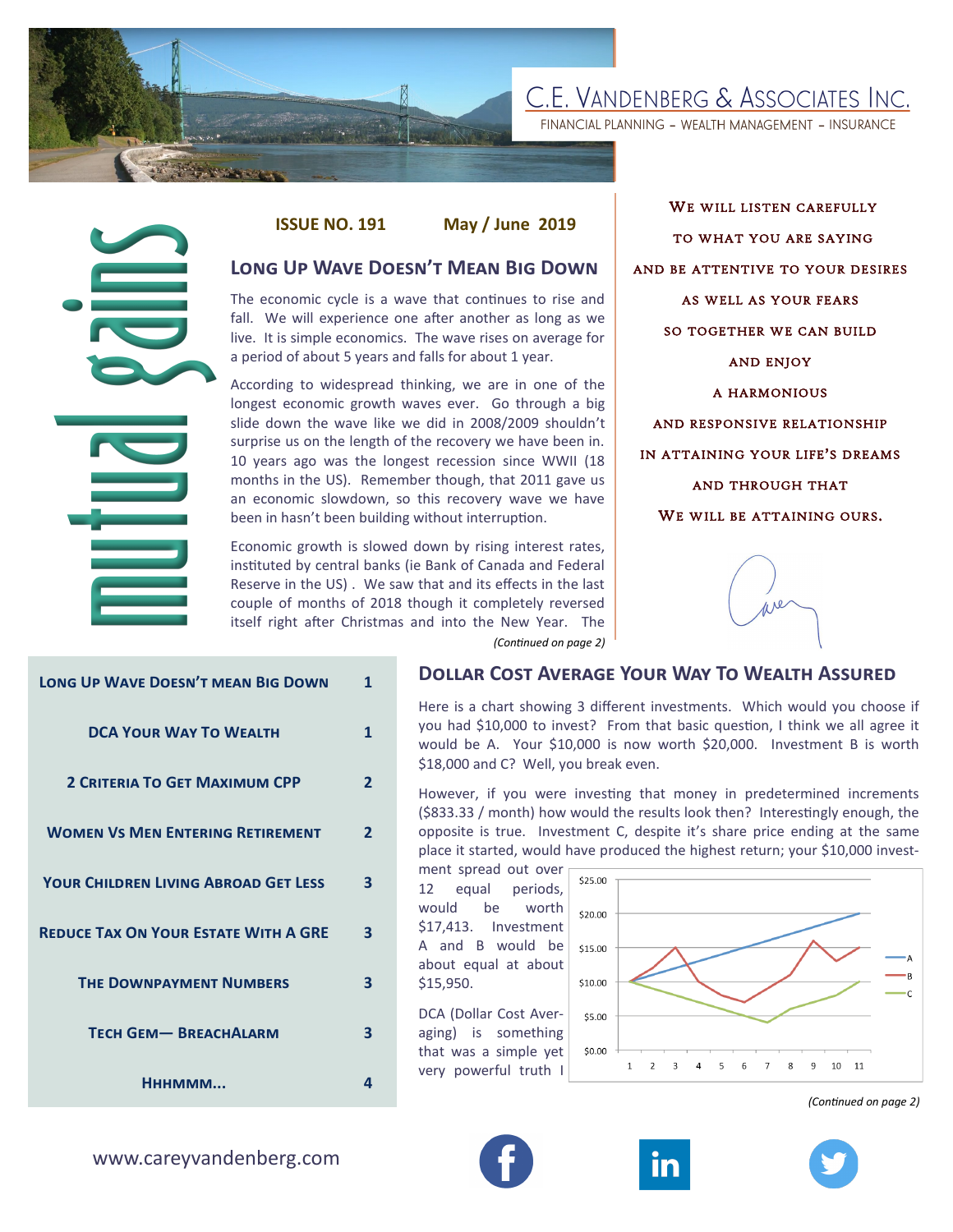rising of interest rates had its desired effect; slowing economic growth and reduced inflation pressures.

That is what we have seen but what don't see is a mega amount of money floating around the world that is stuck in "negative rate" investments. When I say mega, I mean really big; to the tune of \$10 trillion. This money is invested in investments that are perceived safe and the controllers of this money are willing to get a modestly less amount of money back than what was invested (hence the term "negative interest rates"). Whenever interest rates tick up a bit, some of this money moves to safe, higher yielding investments. It is much like a 10 trillion ton tidal force moving out and in with a very strong pull.

So, although we are well into a global economic expansion, the change to the downside will most likely be quite muted. We could in fact be in a period of several years where there are the occasional very modest economic slowdown, all within a multi-decade environment of relatively low interest rates. In the meantime of course, we'll face ongoing events such as the most recent trade war concerns, between the US and China. No one can tell exactly what reactive gyrations can occur. The prudent thing you can do (and have control of) is to remain fundamental in choosing investments or portfolio management that is a disciple of buying value (buying \$1 for 70 cents). This eliminates the risk of permanent loss of capital no matter what happens. You don't have that safety when you overpay.

#### *(Continued from page 1)*

learned, when first becoming a Financial Advisor in 1987. DCA takes the guess work out of when to buy an investment. It lessens the risk (and emotional stress) of buying an investment at the wrong time. On top of that, the habit of investing money on a monthly basis, automatically, will produce strong, wealth building results.

DCA speaks to what you can do to improve your future financial situation. A modified version of this concept is also being used by some of the most successful investment management firms; those who make individual investment decisions for my client's portfolios (as well as my own). These teams first scour the globe for companies that are 1) Leaders in their field, 2) Have CEO's and other top level executives who have much of their own wealth invested in the company and 3) You can buy these businesses for less than they are calculated to be worth.

However, despite doing all of this work, they might invest a substantial amount of money and shortly thereafter, the share price falls dramatically. The investment still makes sense to own however, it is simply cheaper than it was before. More shares can be purchased at an even cheaper price. What do you do? Wait and see what happens? Simply say you made a mistake? If the original investment analysis is sound, you simply buy more. The only thing that would prevent one from doing what should done is emotion.

The ups and the downs of the market and the emotional turmoil that can result for an person that doesn't really know the value of what they have bought, can be their undoing. However, to a disciplined investment management team, the volatility in share price is simply a tool used to maximize the return for anyone who they are managing money for. On your end, all you need to do is keep Dollar Cost Averaging.

# **2 Criteria Needed To Get The Maximum CPP**

The maximum CPP a 65 year old will get in 2019 is \$1,154.58 / month. Most people don't get the maximum however. Here are the 2 criteria you need to meet to get that.

Contributions—This first is that you actually have to make CPP contributions. To get the maximum, you need to make contributions for 83% of the time you are eligible to contribute, which is 47 years (age 18 to age 65). 39 years is 83%. So, if you don't contribute into CPP for at least 39 years between age 18 and 65, you won't get the maximum.

Amount of Contributions— If you have employment income (that includes working as self employed) you make CPP contributions. Every year you contribute into CPP, you add to your future, monthly CPP income. There is a catch though. You need to make the maximum contributions and that is based on the "Yearly Maximum Pensionable Earnings" (YMPE). In 2018 that number was \$55,900 and has indexed its way up to that amount each year, with the rate of inflation. If you haven't earned that kind of income for 39 years, you won't get the maximum. No need to fret however. If you didn't make those thresholds, but are relatively close, your CPP might be only within \$100 of the maximum CPP benefits at age 65 (or 66—70 if you choose to wait to collect it and in turn, get 0.6% more for each month you delay).

Of course, you can get your full CPP contribution history online through MyCRA and from there you can access the Services Canada site (bottom right hand corner of the MyCRA "Overview" page).

# **Women Vs Men Entering Retirement**

Most of the planning and discussion on retirement has to do with accumulating the assets to produce the retirement income you will need. The fact though is, the emotional transition to retirement, however that looks for you, is just as important.

Within the Financial Advisory profession, I've noticed generally, female Financial Advisors have an easier time cutting themselves off from their work and do so often many years before men do. Not only do they have an easier time, they know when they want out and it is, according to my observations, much sooner than men. Some men work well beyond when they should.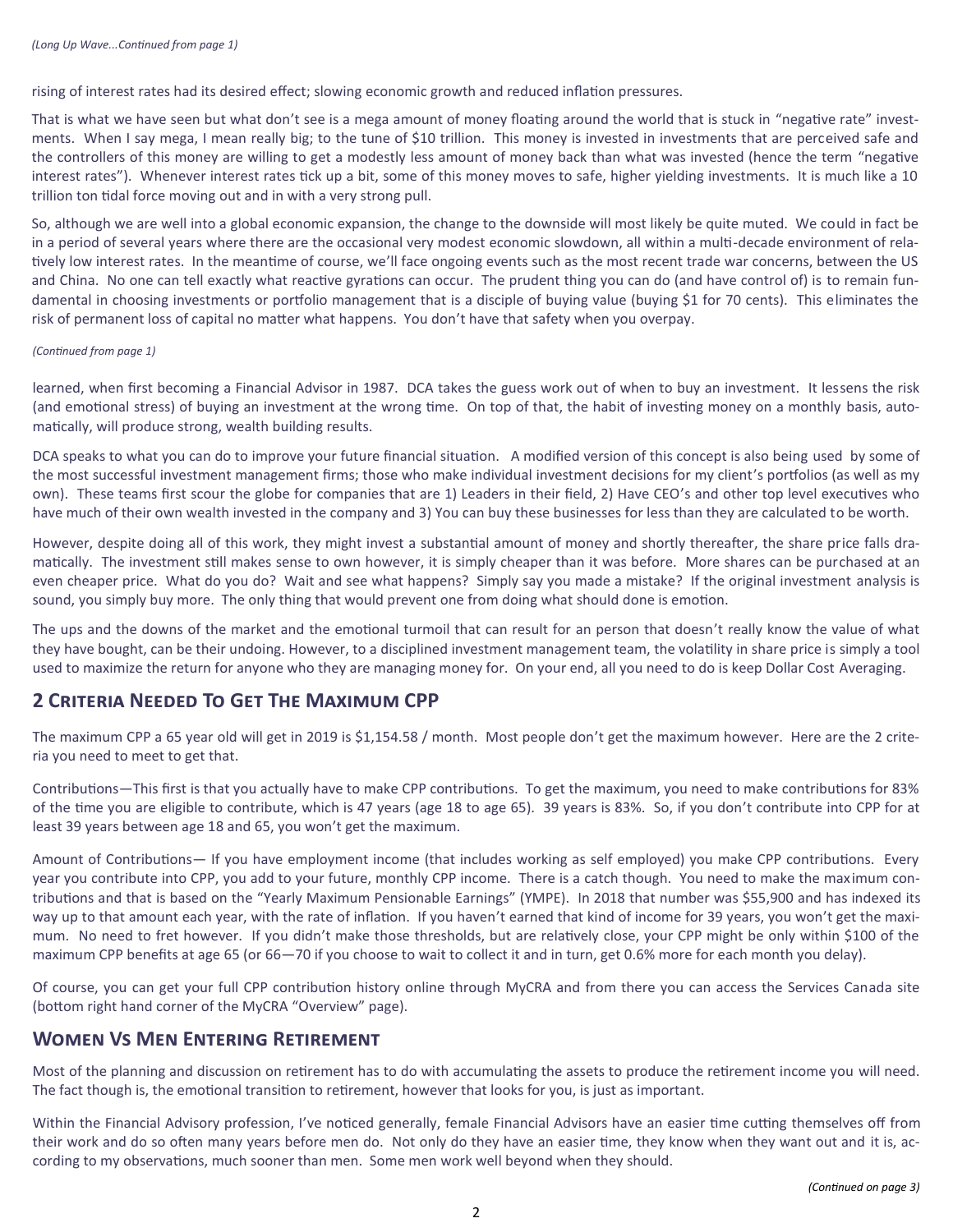Neither path is better than the other (as long as you aren't working past a healthy point). It all comes down to one's wiring; that being able to separate your identity from your work. The best way to do this is long before you retire, whether it be from want or necessity, because one of those will eventually come.

To prepare for the inevitable transition, develop a "purpose" (purposes) outside of work, one which can take up much of the time you currently now spend working. With my 2 sons well into adulthood and a move 3 years ago to a house on a smaller lot (and lower maintenaince landscape scheme), I am finding more free time. One of my recent changes is that I took up the role of drummer with a small group of musicians. Who knows where it will lead. I'm sure we'll be doing some live events. I also envision having a boat and doing some fishing with my 3 granddaughters and a friend or two. My new activities are unfolding and frankly, they might change again. Despite these new activities, I can't imagine retiring and have no desire to. I'll just see how my activities develop. How about you?

The objective is to envision and start laying plans to do something outside of work, well before you retire. I used the word "purpose" which doesn't simply mean entertaining yourself. Developing strong relationships is in itself the highest form of purpose and give you identity tied to you and you alone. Women are generally more naturally wired that way than men are. But, if we were all the same, many of us would be redundant.

# **Less Inheritance For Children Outside of Canada**

Having all your kids in one country has 1 set of laws (Canada's) apply to all of your adult children. However, when you have part of your family living outside of Canada, their adopted country may have estate laws that collide with Canada's. When you pass on, this could mean those offspring of yours, outside of Canada, could get less from your estate than your other child(ren). For example, your adult child living in Japan, Chile, Venezula or one of many European countries, will pay an inheritance tax or "succession duty". Your Canadian family members will not.

There are tax treaties for example with the US and France whereby you get a tax credit for estate tax paid in one country to offset the tax paid in the other. This negates the issue in some cases of double taxation however, that is. All of these are equally applicable if you live outside of Canada and most of your adult children are in Canada.

If you are not one to worry to much about fairness then, this whole thing may not be an issue. Besides, they chose where to live and it's not your problem, right?. On the other hand, if you are more sensitive to this, I'd suggest you bring this issue up with the lawyer who draws up your Will, so they can minimize the double taxation effect on those living in a country other than where you have chosen to live.

# **Reduce Tax On Your Estate With A "GRE"**

There are many very good reasons that having an Executor who is a professional that deals with estates, is better than trying to save some money and get a family member do it. One strategy that applies is using a "Graduated Rate Estate" (GRE) to minimize tax.

Simply put, a GRE allows an estate's tax liability to be spread out over as much as 36 months after a person's death and benefit from the graduated rates that tax paying individuals enjoy. For those who give relatively large amounts to charity or are doing so through their Will the GRE is particularly advantageous. In any event, the GRE can substantially lower the overall tax paid by the estate which means more money to your beneficiaries. There are too many details to go over with the limited space here however, suffice it to say, if you are an Executor or expect to be one, make sure you ask about implementing a GRE when the times comes, to see if it makes sense.

#### **The Downpayment Numbers**

Aside from the basic question of, "Can I afford the mortgage payments?", putting together a downpayment is probably the biggest hurdle to overcome when trying to purchase a home or other real estate asset. Here are the minimums required for various scenarios for clarity:

You will be living there full time: 5% down on the 1st \$500,000 and 10% for any amount over \$500,000 up to \$999,999. \$1 million or more the minimum is 20%.

Getting away from the requirement to pay for mortgage default insurance: You'll need 20% down. Mortgage insurance costs get added to your mortgage. On 10% down or less you will pay 3.10 to 4.5% of the total mortgage balance (so, try to get the 20% down).

Rental or 2nd home— 20% down will be needed for all rental properties. You can do a 2nd home or recreational property with 5% down but you'll have to pay the mortgage default insurance.

How do you come up with the downpayment? Save of course. The best way to do that (although not all Financial Advisors agree on this) is to contribute to your RRSP up to \$35,000. This will give you a tax refund of up to about \$34,000 (for high income couple, using 2 RRSP's). Use the Home Buyers Plan RRSP withdrawal to take your RRSP money out tax free for part or all of your downpayment. I recommend this only for the financially disciplined in conjunction with advice and ongoing partnership with a Financial Planner.

# **TechGem— BreachAlarm**

In the world of hacking, phishing and identity theft, an alarm to alert you if you are at risk, is really important. You are highly at risk if you